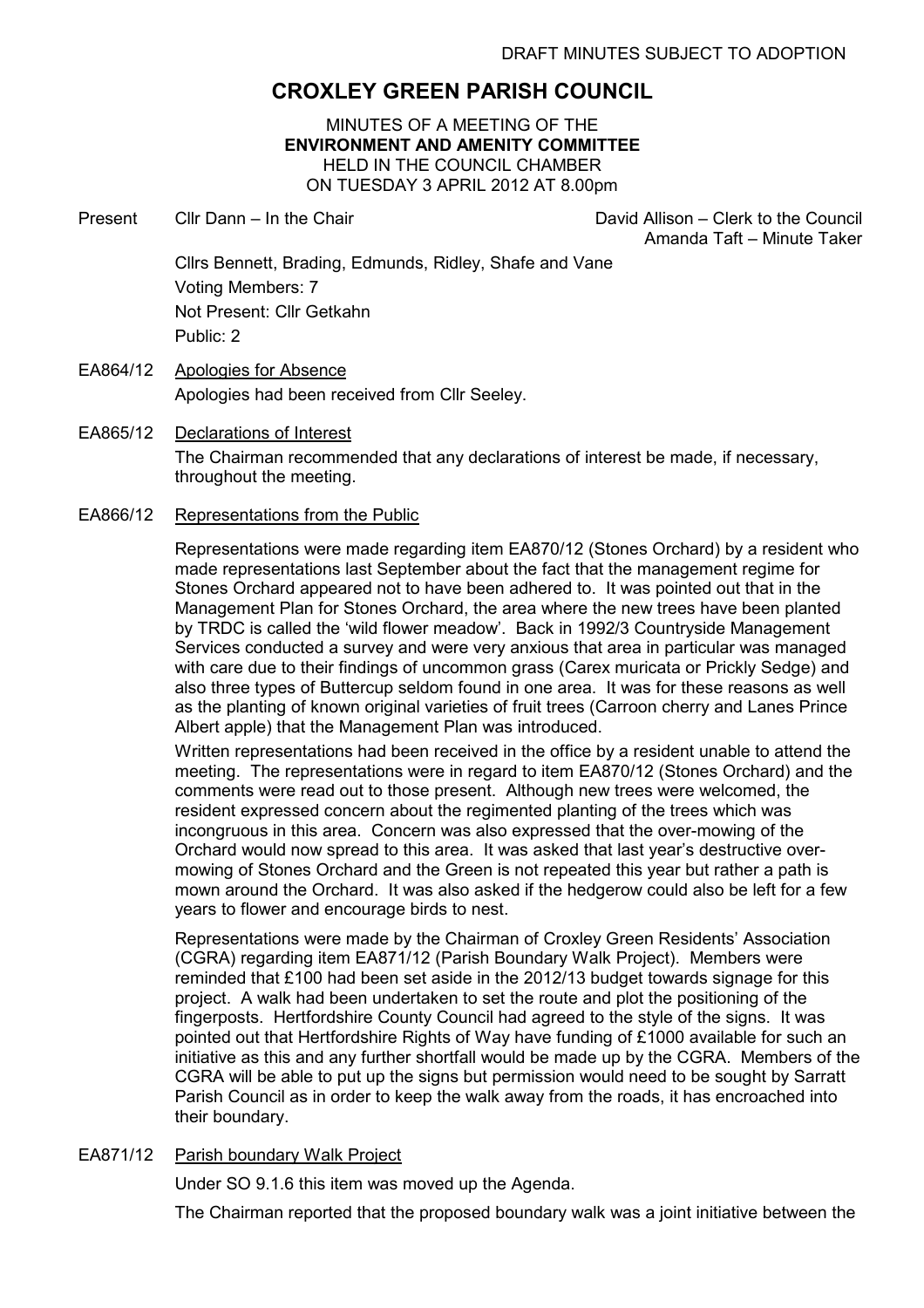Parish Council and the CGRA and that he and the Chairman of the CGRA had walked the route and marked out on a map where it would be necessary to place way markers and signs.

The Chairman stated that it had been estimated that the costs of way marking may be approximately £1,300 and the CGRA had indicated that they were also prepared to assist in funding. It was pointed out that there could be a potential grant of up to  $£1,000$ available from Hertfordshire County Council Rights of Way and that further funding had become available for this project by way of County Councillor Steve Drury's Locality budget.

The Chairman continued that the whole walk took about 3 hours to complete but obviously potential walkers would be able to shorten the walk if they choose to by using other established footpaths or local side roads.

#### Resolved:

- That the boundary walk project is progressed;
- That a Grant application is made to HCC Rights of Way.

## EA867/12 Minutes

## Resolved:

• that the Minutes of the meeting held on Tuesday 6 March 2012 be approved and be signed by the Chairman.

#### EA868/12 Matters Arising

EA859/12 (Matters Arising; EA852/12 Tree Work on the Metropolitan Line Embankment). A Cllr who had attended the CGRA meeting stated that they were upset with the amount of work undertaken by London Underground adding that the replies received from Mike Brown were somewhat disingenuous.

EA860/12 (Active Works List). The Clerk was asked if a meeting had been arranged with TRDC regarding them emptying the bins on the Green and in Stones Orchard the Clerk advised that he hoped to arrange it by an exchange of emails.

EA861/12 (A Year in Croxley in Photographs). The Clerk was asked if he had heard back from Mr Williams to which he replied that he had not.

## EA869/12 Active Works List

The Chairman introduced this item and Members were referred to the active works list for March.

The Clerk was asked why we were installing new bins and seats at Dickinson Square as it had been agreed that we would just tidy it. He replied that they had been given to us free of charge and that they were intended to replace the somewhat old and rundown bins and seats (one of which is missing). The Clerk added that he would check that residents are happy for them to be installed.

Members noted the Active Works List for March.

#### EA870/12 Stones Orchard, Tree Planting

The Chairman introduced this item and Cllr Dann declared an interest as a District Councillor as well as the Ward Councillor. He added that he was embarrassed to say that he knew nothing about the tree planting until after the trees had been planted. Cllr Brading added that none of the District Councillors had been advised that the trees were going to be planted and they were as cross about this lack of consultation as anyone else. He added that District Councillor Brian Norman has been in contact with TRDC about this matter. The District Councillors said that they would set up a meeting with the TRDC officers concerned.